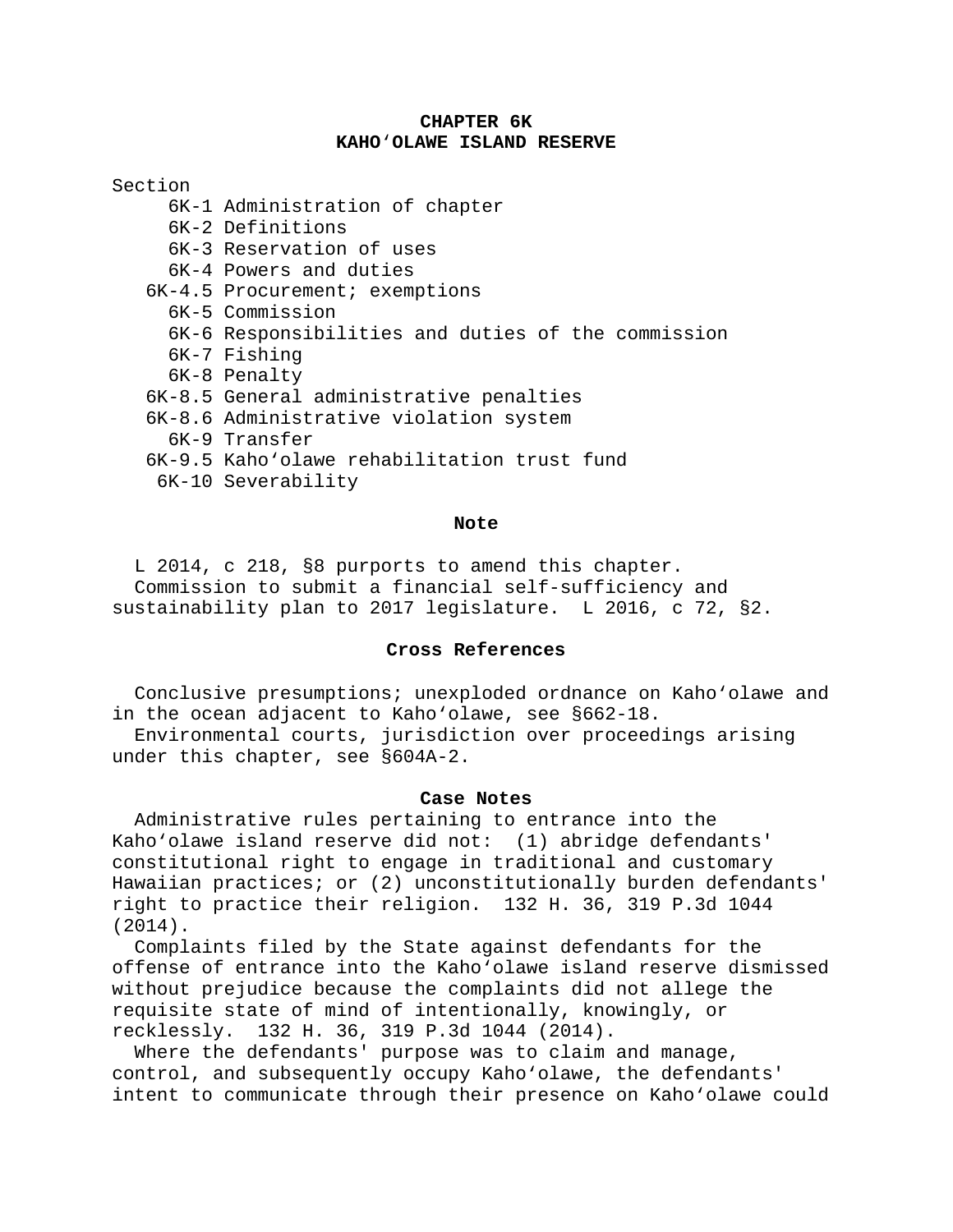not be deemed "speech" for purposes of the First Amendment freedom of speech protections. 132 H. 36, 319 P.3d 1044 (2014).

**[§6K-1] Administration of chapter.** The Kaho'olawe island reserve commission and the department of land and natural resources shall administer this chapter. [L 1993, c 340, pt of §2]

**[§6K-2] Definitions.** As used in this chapter, unless the context otherwise requires:

 "Commission" means the Kaho'olawe island reserve commission.

 "Department" means the department of land and natural resources.

 "Island reserve" means the area designated as the island of Kaho'olawe and the submerged lands and waters extending seaward two miles from its shoreline.

 "Waters" means the area extending seaward two miles from the shoreline. [L 1993, c 340, pt of §2]

**[§6K-3] Reservation of uses.** (a) The Kaho'olawe island reserve shall be used solely and exclusively for the following purposes:

- (1) Preservation and practice of all rights customarily and traditionally exercised by native Hawaiians for cultural, spiritual, and subsistence purposes;
- (2) Preservation and protection of its archaeological, historical, and environmental resources;
- (3) Rehabilitation, revegetation, habitat restoration, and preservation; and
- (4) Education.

 (b) The island shall be reserved in perpetuity for the uses enumerated in subsection (a). Commercial uses shall be strictly prohibited. [L 1993, c 340, pt of §2]

**§6K-4 Powers and duties.** The department and other departments and agencies of the State shall be subject to the oversight of the commission with regard to the control and management of the island reserve. Subject to section 6K-6, the department shall:

- (1) Implement controls and permitted uses for the island reserve;
- (2) Enforce this chapter;
- (3) Provide administrative support to the commission; and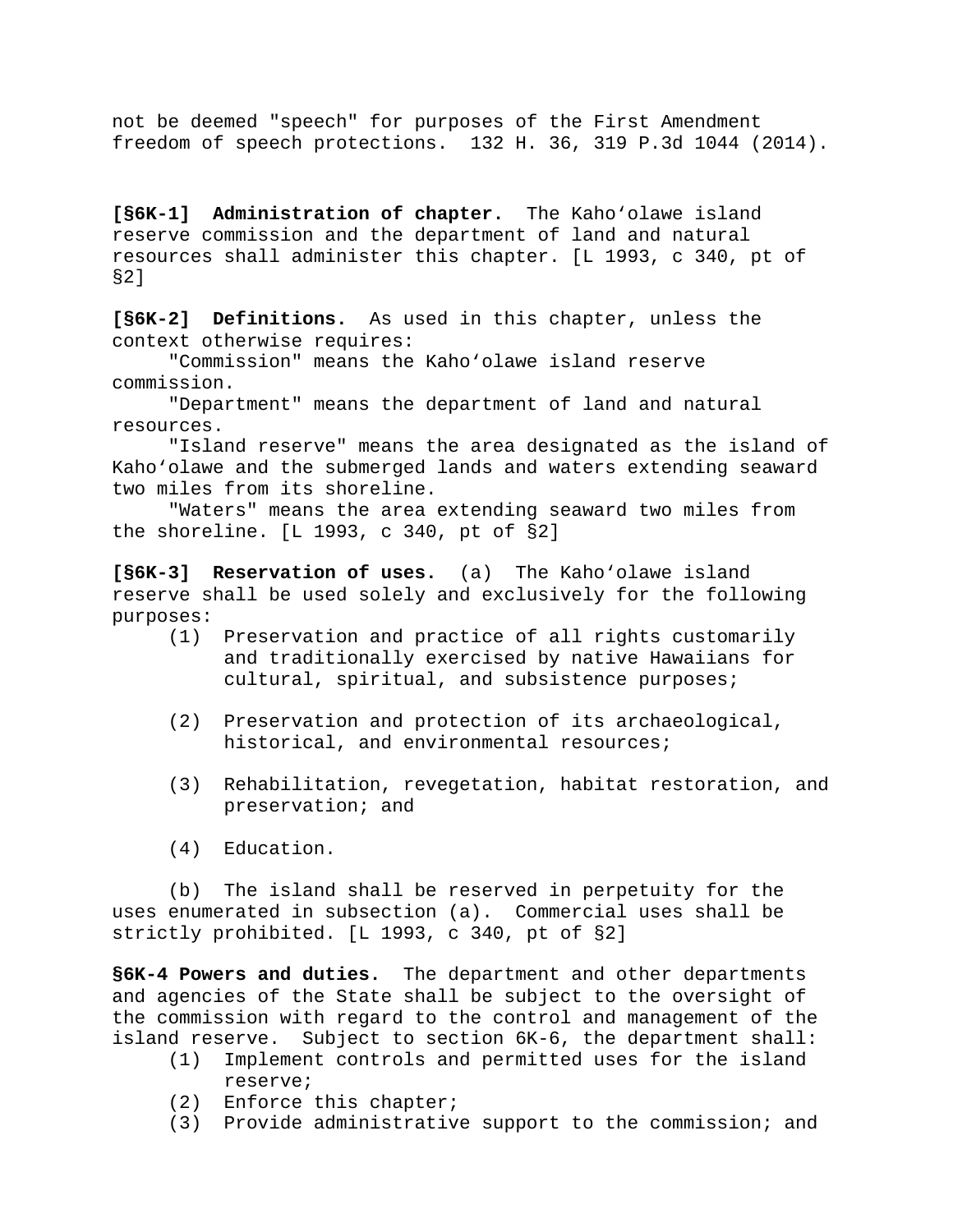(4) Authorize those of its employees as it deems reasonable and necessary to serve and execute warrants and arrest offenders or issue citations in all matters relating to enforcement of the laws and rules applicable to the island reserve. [L 1993, c 340, pt of §2; am L 1994, c 161, §3]

**[§6K-4.5] Procurement; exemptions.** Contracts made by the commission for the procurement of food or fuel products necessary to carry out the purposes of this chapter shall be exempt from chapter 103D; provided that the commission shall continue to comply with any reporting requirements under chapter 103D or rules adopted thereunder for contracts entered into pursuant to this section. [L 2010, c 159, §§1, 4; am L 2013, c 244, §2]

**§6K-5 Commission.** (a) There is established the Kaho'olawe island reserve commission to be placed within the department of land and natural resources for administrative purposes as provided in section 26-35. The commission shall consist of seven members to be appointed in the manner and to serve for the terms provided in section 26-34; provided that:

- (1) One member shall be a member of the Protect Kaho'olawe Ohana;
- (2) Two members shall be appointed by the governor from a list provided by the Protect Kaho'olawe Ohana;
- (3) One member shall be a trustee or representative of the office of Hawaiian affairs;
- (4) One member shall be a county official appointed by the governor from a list provided by the mayor of the county of Maui;
- (5) One member shall be the chairperson of the board of land and natural resources; and
- (6) One member shall be appointed by the governor from a list provided by native Hawaiian organizations.

 (b) The governor shall appoint the chairperson from among the members of the commission.

 (c) The members of the commission shall serve without pay but shall be reimbursed for their actual and necessary expenses, including travel expenses, incurred in carrying out their duties.

 (d) Any action taken by the commission shall be approved by a simple majority of its members. Four members shall constitute a quorum to do business.

 (e) The commission, without regard to the requirements of chapter 76, may hire employees necessary to perform its duties. [L 1993, c 340, pt of §2; am L 1994, c 161, §4; am L 2000, c 253, §150]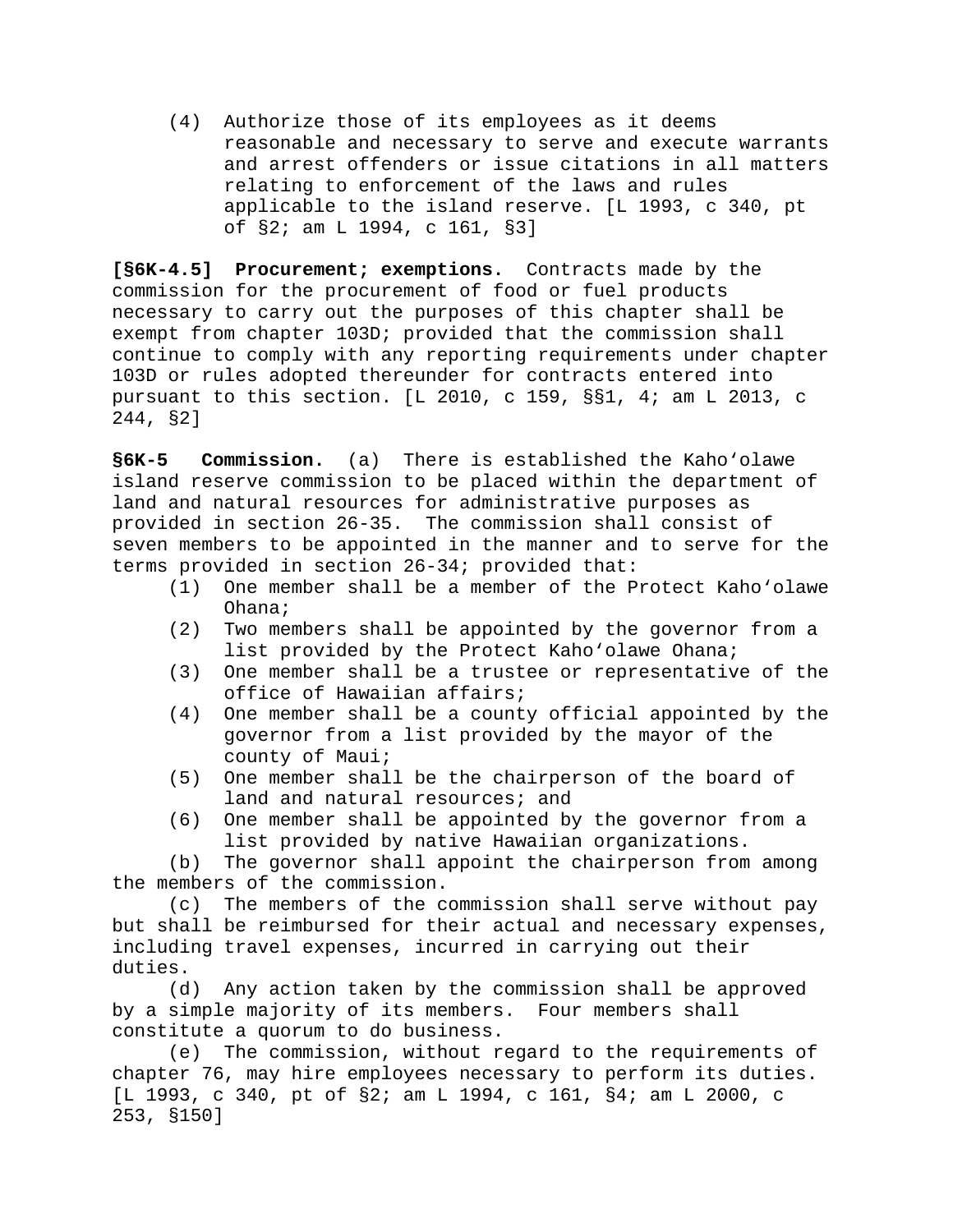**§6K-6 Responsibilities and duties of the commission.** The general administration of the island reserve shall rest with the commission. In carrying out its duties and responsibility In carrying out its duties and responsibilities, the commission:

- (1) Shall establish criteria, policies, and controls for permissible uses within the island reserve;
- (2) Shall approve all contracts for services and rules pertaining to the island reserve;
- (3) Shall provide advice to the governor, the department, and other departments and agencies on any matter relating to the island reserve;
- (4) Shall provide advice to the office of planning and the department of the attorney general on any matter relating to the federal conveyance of Kaho'olawe;
- (5) May enter into curator or stewardship agreements with appropriate Hawaiian cultural and spiritual community organizations for the perpetuation of native Hawaiian cultural, religious, and subsistence customs, beliefs, and practices for the purposes stated in section 6K-3;
- (6) Shall carry out those powers and duties otherwise conferred upon the board of land and natural resources and the land use commission with regard to dispositions and approvals pertaining to the island reserve. All powers and duties of the board of land and natural resources and the land use commission concerning dispositions and approvals pertaining to the island reserve are transferred to the commission;
- (7) Shall carry out those powers and duties concerning the island reserve otherwise conferred upon the county of Maui by chapter 205A. The powers and duties of the county of Maui and its agencies concerning coastal zone dispositions and approvals pertaining to the island reserve are transferred to the commission;
- (8) Shall carry out those powers and duties concerning the island reserve otherwise conferred upon the island burial councils and the department with regard to proper treatment of burial sites and human skeletal remains found in the island reserve;
- (9) Shall adopt rules in accordance with chapter 91 that are necessary for the purposes of this chapter and shall maintain a record of its proceedings and actions;
- (10) May delegate to the executive director or employees of the commission, by formal commission action, such power and authority vested in the commission by this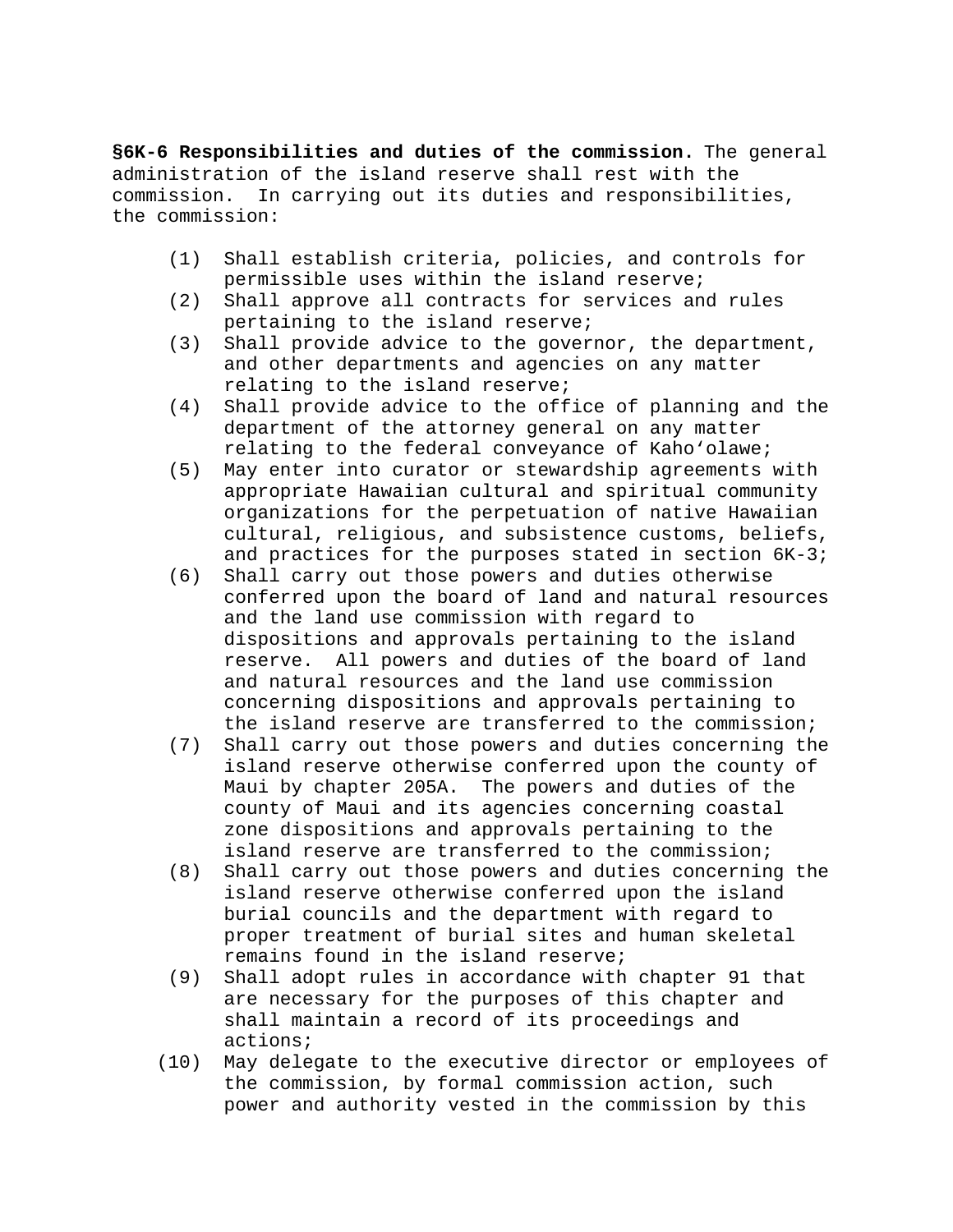chapter as the commission deems reasonable and proper for the effective administration of this chapter; and

 (11) May solicit and accept grants, donations, and contributions for deposit into the Kaho'olawe rehabilitation trust fund to support the purposes of this chapter. [L 1993, c 340, pt of §2; am L 1994, c 161, §5; am L 1996, c 299, §3; am L 1997, c 205, §1; am L 2001, c 126, §1]

**[§6K-7] Fishing.** Section 6K-3 notwithstanding, the commission shall adopt rules pursuant to chapter 91 to permit fishing in the waters around Kaho'olawe that are consistent with the purpose of this chapter and that take into consideration the health and safety of the general public. [L 1993, c 340, pt of §2]

**§6K-8 Penalty.** Any person who violates any of the laws or rules applicable to the island reserve shall be guilty of a petty misdemeanor and shall be fined not more than \$1,000 or imprisoned not more than thirty days, or both, for each offense. Each day of each violation shall be deemed a separate offense. [L 1993, c 340, pt of §2; am L 1997, c 66, §2]

### **Case Notes**

Cited: 132 H. 36, 319 P.3d 1044 (2014).

**[§6K-8.5] General administrative penalties.** (a) Except as otherwise provided by law, the commission is authorized to set, charge, and collect administrative fines, or bring legal action to recover administrative costs of the commission or the department, or payment for damages, or for the cost to correct damages resulting from a violation of chapter 6K or any rule adopted thereunder. The administrative fines shall be as follows:

- For a first violation, by a fine of not more than \$10,000;
- (2) For a second violation within five years of a previous violation, by a fine of not more than \$15,000; and
- (3) For a third or subsequent violation within five years of the last violation, by a fine of not more than \$25,000.

 (b) In addition, an administrative fine of up to \$5,000 may be levied for each specimen of natural resource or any historic property taken, killed, injured, broken, or damaged in violation of any rule adopted under this chapter. For purposes of this section, "natural resource" includes any archaeological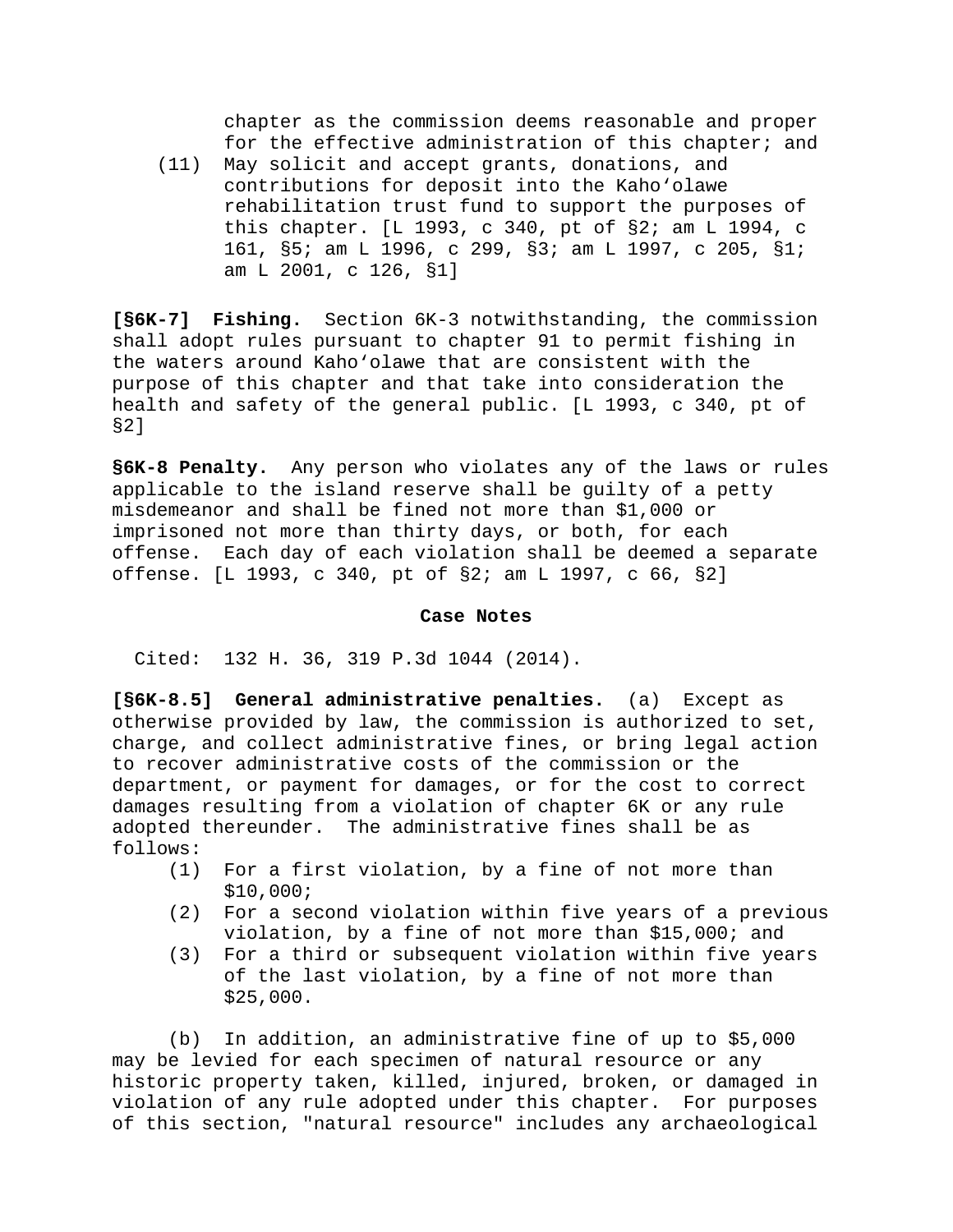artifacts, minerals, any aquatic life or wildlife or parts thereof, including their eggs, and any land plants or parts thereof, including seeds. Also for purposes of this section, "historic property" means any building, structure, object, districts, area, or site, including heiau and underwater site, which is over fifty years old.

 (c) Any criminal penalty for any violation of this chapter or any rule adopted under this chapter shall not be deemed to preclude the commission from bringing a civil legal action to recover additional administrative fines and costs. Any civil legal action against a person to recover administrative fines and costs for any violation of this chapter or any rule adopted under this chapter shall not be deemed to preclude the State from pursuing any criminal action against that person.

 (d) In any judicial proceeding to recover an administrative penalty imposed, the commission need only show that notice was given, that a hearing was held or the time granted for requesting a hearing has run without such a request, that an administrative penalty was imposed, and that the administrative penalty remains unpaid. [L 1997, c 66, §1]

**[§6K-8.6] Administrative violation system.** With the mutual consent of both the commission and the department, the commission may use the civil natural resource violations system of the department of land and natural resources; provided that the commission shall act whenever the board is authorized to act, to process violations of chapter 6K or any rules adopted thereunder. [L 2004, c 142, §3]

## **Cross References**

Civil natural resource violations act, see chapter 199D.

**[§6K-9] Transfer.** Upon its return to the State, the resources and waters of Kaho'olawe shall be held in trust as part of the public land trust; provided that the State shall transfer management and control of the island and its waters to the sovereign native Hawaiian entity upon its recognition by the United States and the State of Hawaii.

 All terms, conditions, agreements, and laws affecting the island, including any ongoing obligations relating to the cleanup of the island and its waters, shall remain in effect unless expressly terminated. [L 1993, c 340, pt of §2]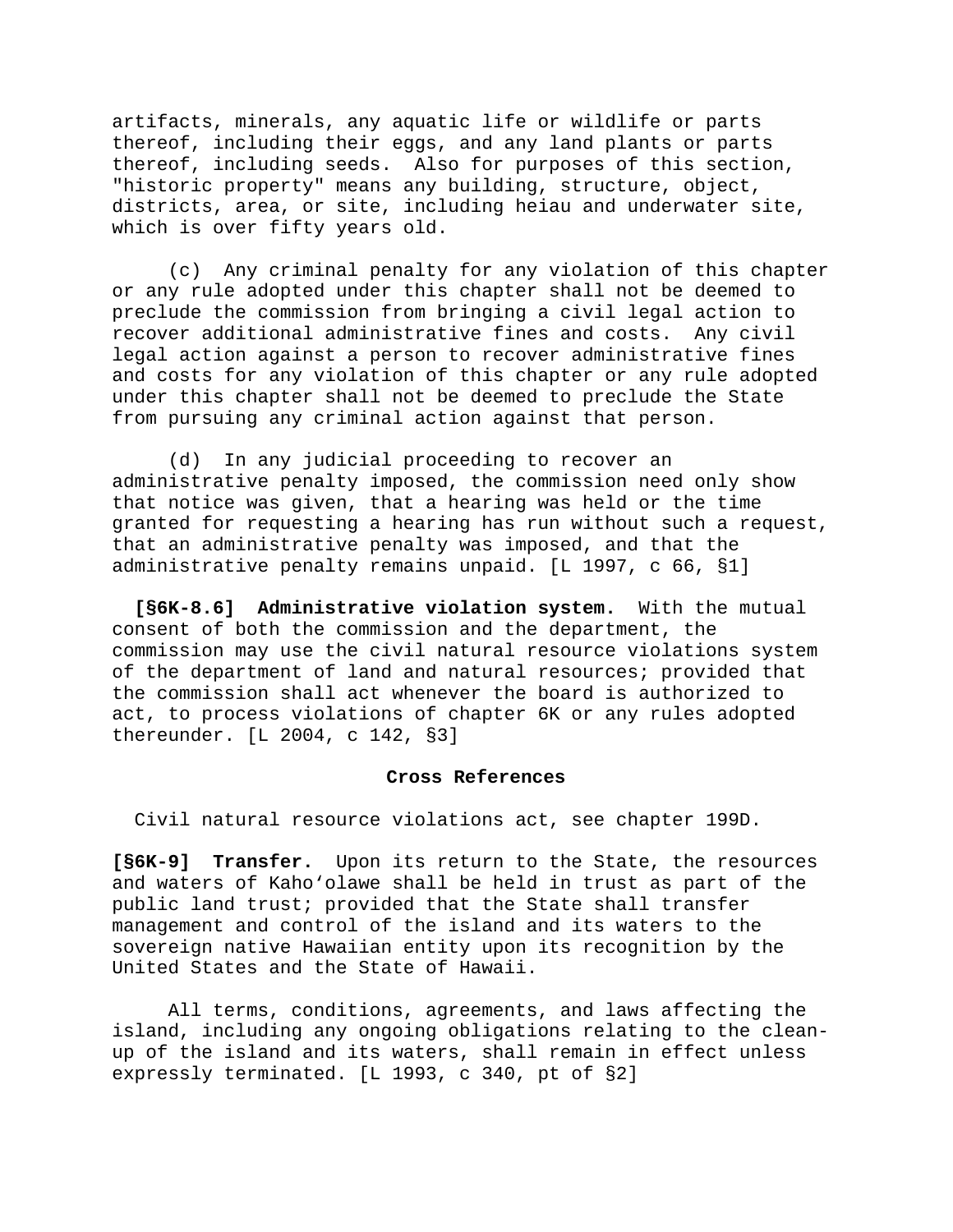**§6K-9.5 Kaho'olawe rehabilitation trust fund.** (a) There is created in the state treasury a trust fund to be designated as the Kaho'olawe rehabilitation trust fund to be administered by the department with the prior approval of the commission. Subject to Public Law 103-139, and this chapter:

- (1) All moneys received from the federal government for the rehabilitation and environmental restoration of the island of Kaho'olawe or other purposes consistent with this chapter;
- (2) Any moneys appropriated by the legislature to the trust fund;
- (3) Any moneys received from grants, donations, or the proceeds from contributions; and
- (4) The interest or return on investments earned from moneys in the trust fund,

shall be deposited in the trust fund and shall be used to fulfill the purposes of this chapter.

 (b) The commission may use moneys in the trust fund to carry out the purposes of this chapter, including hiring employees, specialists, and consultants necessary to complete projects related to the purposes of this chapter.

 (c) Moneys deposited into or appropriated to the trust fund shall remain available until they are obligated or until the trust fund is terminated.

 (d) If the trust fund is terminated, all funds shall be transferred to the general fund; provided that all unexpended or unencumbered balances shall be disbursed in accordance with any requirements set by funding sources and for purposes consistent with this chapter.

 (e) The commission shall submit an annual report on the status of the Kaho'olawe rehabilitation trust fund to the legislature, no later than twenty days prior to the convening of each regular session of the legislature. The annual report shall include the total number of and amount of grants, donations, and contributions received and balances remaining on June 30 of each year. [L 1994, c 161, §2; am L 2001, c 126, §2]

**[§6K-10] Severability.** If any provision of this chapter or the application thereof to any person or circumstance is held invalid, the invalidity shall not affect other provisions or applications of this chapter that can be given effect without the invalid provision or application, and to this end the